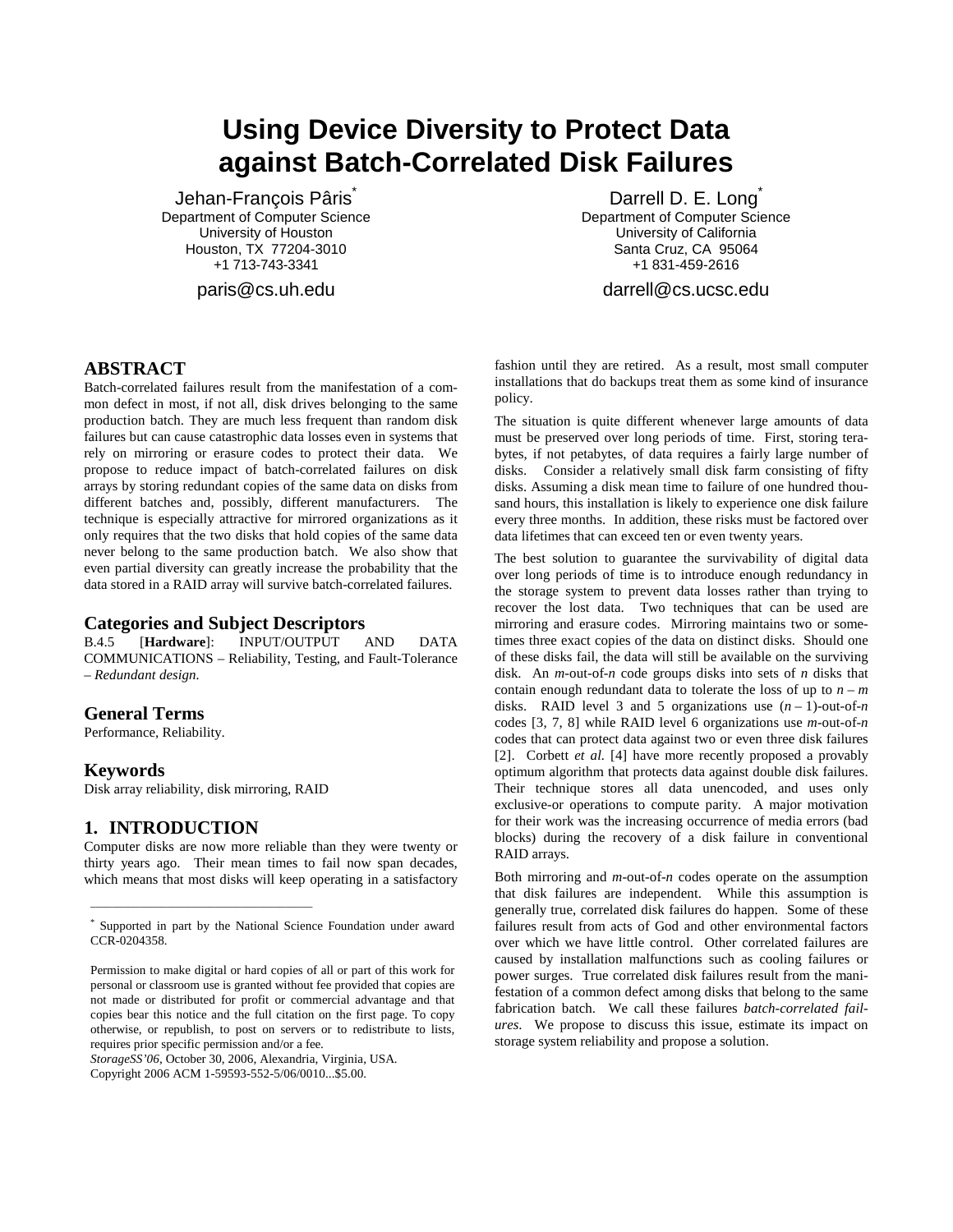## **2. MODELING BATCH-CORRELATED DISK FAILURES**

Obtaining reliable data on disk failure modes is a very difficult task because all disk manufacturers consider these data to be proprietary. Works by Elerath and Shah [5, 6, 10, 11] are our best source of information even though their authors have refrained from publishing any hard numbers or identifying specific disk manufacturers. We can summarize their observations in the following fashion:

- 1. The reliability data published by disk manufacturers are obtained by exercising disks kept at temperatures above their normal operating range and extrapolating these data to ideal operational conditions that are not always realized in practice. As a result, these data tend to be very optimistic. In addition, the extrapolation factors that are used to compute the published data remain subjective.
- 2. Disk reliability varies within the same family of disks with the vintage, that is, the fabrication date of the disks.
- 3. Some batches of disks experience high infant mortality while other batches experience premature failures as their failure rates that increase over time.
- 4. Most disk failures are caused by fabrication defects.

Talagala [12] observed faults occurring in a 368-disk farm at the University of California, Berkeley over a period of six months and noted significant correlation between them. More recently, Baker *et al.* [1] presented a simple reliability model of storage systems that takes into account correlated faults, either when a single fault occasion others or when multiple faults result from the same defect. They mention that disks in a disk array normally come from the same manufacturing batch and conclude that this makes the array more susceptible to batch-correlated failures. They state that "the increased costs that would be incurred by giving up supply chain efficiencies of bulk purchases might make hardware diversity difficult." They also claim that continuous procurements of new disks will over time introduce some hardware diversity.

Given the dearth of reliable data on disk failures, it is difficult to justify a given model for the occurrence batch-correlated failures. Baker *et al.* [1] assume that subsequent failures have a higher probability of occurring than an initial failure and introduce a multiplicative correlation factor  $\alpha < 1$  that applies to the mean time to failure once an initial failure occurs. The main advantage of their approach is its simplicity. Its main limitation is its sensitivity to scale. We can reasonably assume that batchcorrelated disk failures result from the manifestation of a common defect shared by an unusual number of disks in a specific batch. Then the rate at which we would observe a sequence of batchcorrelated failures should not depend on the number of the disks we are monitoring. This is not true with their model.

We propose a more realistic model. We assume that disks have two kinds of defects that manifest themselves in different fashion. Defects from the first group result in failures that happen randomly during the useful lifetime of the disks. These are the defects we are normally considering. Since they occur in an independent fashion for each individual disk, replication and erasure codes are very effective against them. Defects in the second group are much less prevalent but result in batch-correlated failures that happen in rapid succession. Their likely outcome is

infrequent catastrophic failures even in systems that rely on mirroring or erasure codes to protect their data.

Consider a group of *n* disks all coming from the same production batch. We will consider two distinct failure processes:

- 1. Each disk will be subject to independent failures that will be exponentially distributed with rate  $\lambda$ ; these independent failures are the ones that are normally considered in reliability studies.
- 2. The whole batch will be subject to the unpredictable manifestation of a common defect. This event will be exponentially distributed with rate  $\lambda' \ll \lambda$ . It will not result in the immediate failure of any disk but will accelerate disk failures and make them happen at a rate  $\lambda^{\prime\prime} \gg \lambda$ .

## **3. EVALUATING THE IMPACT OF BATCH-CORRELATED FAILURES**

Our ability to evaluate the impact of batch-correlated failures is severely limited by the lack of data. We have no reliable data about the rate at which global defects will manifest themselves in a batch of identical disks but can safely assume that they manifest themselves at a rate  $\lambda$ ' that is much lower than the rate  $\lambda$  at which independent failures manifest themselves. Anecdotal evidence indicates that the rate at which individual drives fail once a global defect has occurred rarely exceeds one disk per week.

Consider, for instance, a RAID level 5 array consisting of *n* data disks and one spare disk that all belong to the same production batch. Since RAID level 5 organizations only protect against single disk failures, a failure of one of the  $n + 1$  disks will make the array enter into a *window of vulnerability* [1] that will last until the failed disk gets replaced. Let  $T_R$  denote that time interval. If no global batch defect has manifested itself, we only have to consider normal failures. The probability that the data will survive that failure will then be

$$
\exp(-n\lambda T_R). \tag{1}
$$

Assuming a failure rate of one failure every one hundred thousand hours, that is, nearly eleven and half years, and a repair time equal to one day, the probability that the data stored on an eight-disk array will survive the failure of one of its disks is 0.998 as long as no global defect has manifested itself.

Assume now that the first failure resulted from the manifestation of a global defect and that the rate  $\lambda$ " at which disks will then fail is one failure per week. Replacing  $\lambda$  by  $\lambda$ " in Eq. 1, we find out that the probability that the data stored on the array will survive the first failure is only 0.368. In other words, the data are most likely to be lost. Even with a less virulent kind of defect, say, one that would cause each disk to fail at a rate λ*''* of one failure per month, the probability that the data would survive the first failure is 0.792.

Note than the same problem occurs with mirrored organizations. Consider a pair of disks such that each disk has an exact copy of the data stored on the other disk. The probability that one disk will fail after the other one has failed but before it is replaced is  $exp(-\lambda T_R)$ . Assuming that disk failure rates and repair times remain the same, the probability that the data will survive the failure of one of the two disks is 0.9998 as long as no global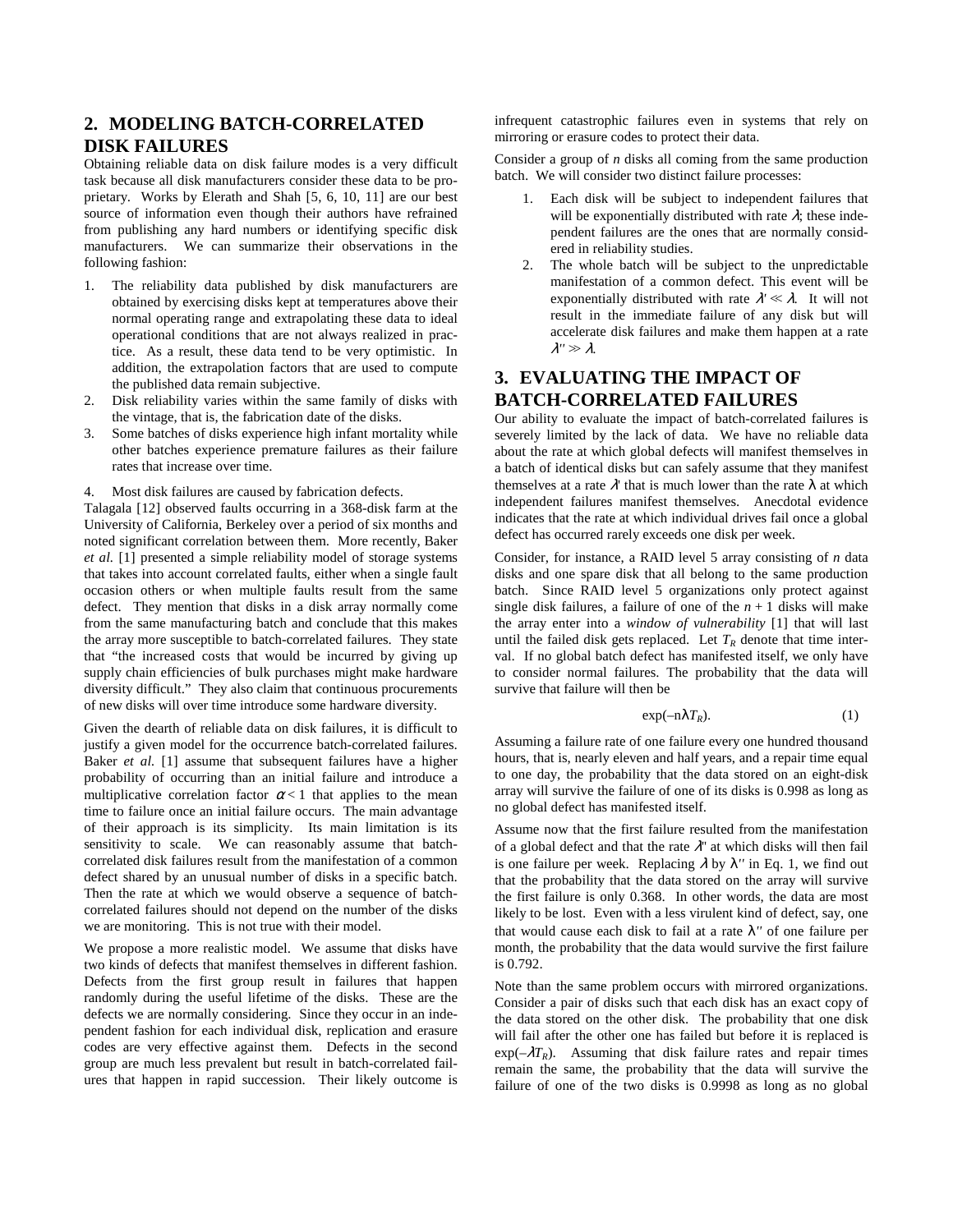| <b>Replication level</b>         | Survival rate                       |                                      |
|----------------------------------|-------------------------------------|--------------------------------------|
|                                  | when $\lambda'' =$ one failure/week | when $\lambda'' =$ one failure/month |
| Two disks from the same batch    | 0.867                               | 0.967                                |
| Three disks from the same batch  | 0.966                               | 0.998                                |
| Two disks from different batches | 0.9998                              | 0.9998                               |

**Table I. Probabilities that the data stored on mirrored disks will survive the first batch-correlated failure assuming it takes one day to replace a failed disk.**

defect has manifested itself and disk failures can be instantly detected. Assuming that a global defect has manifested itself and results in a subsequent failure rate of one failure per week, that probability becomes 0.867, which is still an unacceptably low value for most applications.

## **4. PROTECTING DATA AGAINST BATCH-CORRELATED FAILURES**

A possible way to reduce data losses resulting from batch-correlated failures is to accelerate the repair process, thus reducing the window of vulnerability  $T_R$  of the data. For instance, reducing the time it takes to replace a failed disk to two hours would bring to 0.920 the probability that the data would survive the first failure when  $\lambda$ <sup>"</sup> is equal to one failure per week. Unfortunately, this technique suffers from two major limitations. First, the repair process requires both replacing the defective disk and storing on the new disk the data that were on the old disk. Even under the most ideal conditions, the minimum time required to perform this operation will be given by the ratio  $C_p/B_p$  of the disk capacity  $C_p$ over its bandwidth  $B<sub>D</sub>$ . This bottleneck is not likely to disappear soon as disk capacities tend to increase at a much faster rate than disk bandwidths. Second, we cannot assume that all disk failures will be instantly detected. This problem is especially acute in archival storage system, as most data will be infrequently accessed  $[1, 9]$ .

A second technique for improving data survivability consists of using storage architectures that tolerate two consecutive failures. This solution may appear especially attractive in the case of RAID arrays as it only requires the addition of a second check disk. The probability that the data will survive the initial failure then becomes the probability that at most one additional failure will occur while the disk that failed first is replaced. Since failures are distributed according to a Poisson law, this probability is

Pr[no failure] + Pr[one failure]  
= 
$$
(1+n\lambda''T_R)
$$
 exp $(-n\lambda''T_R)$ . (2)

Assuming a repair time of one day and a failure rate  $\lambda''$  of one failure per week, we find out that the probability that the data will survive the first batch-correlated failure is now 0.683, that is almost twice the previous value. Should the defect cause each disk to fail at the rate of one failure per month, this survival probability would be equal to 0.970, which is quite acceptable for most applications since batch-correlated failures are likely to occur much less frequently than independent failures. Unfortunately, this technique is not as cost-effective as we would want it to be. Adding a second check disk would greatly complicate the task of the RAID controller and thus its cost. The technique does not fare better with mirrored organizations as tolerating two

consecutive failures would require maintaining three copies of all stored data, thus increasing by 50 percent the cost of the disks.

We propose a third solution that does not require any additional hardware. It consists of introducing diversity into disk arrays by building them with disks from different production batches, possibly from different manufacturers.

This approach is particularly attractive for mirrored organizations. Regardless of the size of the installation, we only have to ensure that the two disks that hold copies of the same data never belong to the same production batch. This would guarantee that the survival of the data will never be affected by the appearance of a common defect in these two disks. The sole remaining impact of these batch-correlated failures will be a rapid succession of failures among all the disks holding one copy of our data. While the disks holding the other copy would remain unaffected, this sudden succession of failures could overwhelm our repair process and possibly create other problems. As Table I shows, replicating data on two disks that come from two different batches always achieves a much better level of data protection than replicating data on three disks coming from the same batch.

The same approach is somewhat more difficult to implement in RAID arrays as it requires all disks in a RAID stripe to come from different production batches. This would be difficult to achieve for RAID stripes counting more than four disks. In these cases, we may have to content ourselves with introducing partial rather than total diversity in our RAID array, say, including in each stripe disks coming from two different batches.

Returning to our previous example of a RAID level 5 array consisting of *n* data disks and one spare disk, assume for the sake of simplicity that  $n$  is odd. Let us further assume that the array consists of two sets of  $(n + 1)/2$  disks coming from different batches, say batches *A* and *B*. We can safely assume that the rate  $\lambda$ ', at which batch defects will manifest themselves will be low enough to make the simultaneous manifestations of correlated failures in two or more different batches a very unlikely occurrence. Then the probability that the data will survive the first batch-correlated disk failure will be the product of the probabilities of no additional failures in the two sets before the failing disk can be replaced. That probability is

$$
\exp(-\frac{n-1}{2}\lambda''T_R)
$$

for the set that is affected by the default and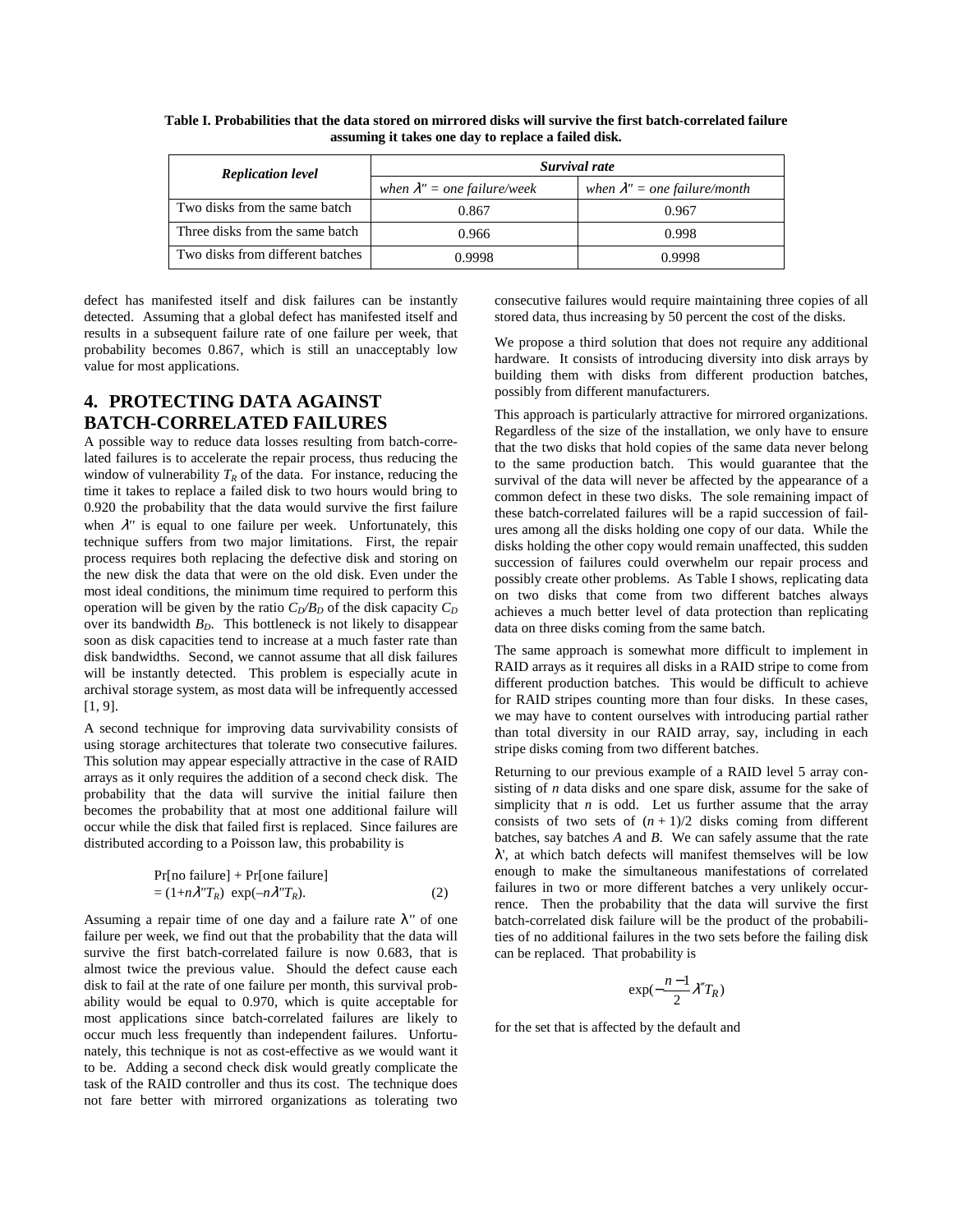| Storage organization                   | Survival rate                       |                                      |
|----------------------------------------|-------------------------------------|--------------------------------------|
|                                        | when $\lambda'' =$ one failure/week | when $\lambda'' =$ one failure/month |
| All eight disks come from same batch   | 0.368                               | 0.792                                |
| Same with an additional check disk     | 0.683                               | 0.970                                |
| Disks come from two different batches  | 0.651                               | 0.905                                |
| Disks come from four different batches | 0.867                               | 0.988                                |
| Each disk comes from a different batch | 0.998                               | 0.998                                |

**Table II. Probabilities that the data stored on a RAID level 5 array consisting of eight disks will survive the first batch-correlated failure assuming it takes one day to replace a failed disk.** 

$$
\exp(-\frac{n+1}{2}\lambda T_R)
$$

for the other set. Thus the probability that the data will survive the first batch-correlated failure is

$$
\exp(-\frac{n-1}{2}\lambda''T_R)\exp(-\frac{n+1}{2}\lambda T_R)
$$
\n
$$
\approx \exp(-\frac{n-1}{2}\lambda''T_R)
$$
\n(3)

as long as  $\lambda'' \gg \lambda$ .

Assuming a repair time of one day and a failure rate λ*''* of one failure per week, we find out that the probability that the data will survive the first batch-correlated failure is 0.651 for a RAID level 5 array consisting of eight disks. This is nearly twice the survival probability of data stored on a homogenous RAID level 5 array (0.368) and almost the same survival probability of data stored on a homogeneous RAID level 6 array with seven data disks and two check disks (0.683).

We would obtain even better results if we could incorporate in our RAID level 5 array disks from four different batches. Then the probability that the data would survive the first batch-correlated failure would be 0.867. As a result, incorporating disks from four different batches would increase by 136 percent the probability that the data will survive the first batch-correlated failure (0.867) when we compare it to a RAID level 5 organization where all eight disks come from the same batch (0.368). What is even more surprising is that this simple technique protects data much better than the addition of a second check disk: the probability that the data will survive the first batch-correlated failure is now 27 percent more than that of a RAID level 6 organization whose nine disks come from the same batch.

Table II summarizes our results. As we can see, ensuring that all eight disks come from separate batches is by far the best solution as it completely eliminates the risk of batch-correlated disk failures. When this is not feasible, incorporating disks from four different batches protects data better than adding an extra check disk. Even incorporating disks from only two distinct batches has significant beneficial effects. It protects data nearly as well as adding an extra check disk when  $\lambda$ <sup>"</sup> is one failure per month but not as well when the batch-correlated failure rate λ*"* is one failure per week as the probability of two or more additional disk failures among the eight surviving disks is then less than the probability of one additional disk failure in the three remaining disks in the defective batch.

#### While these results emphasize the benefits of introducing as much disk diversity as possible in our RAID arrays, they should also convince us not to overestimate the beneficial effect of the accidental diversity obtained by replacing failed disks from the original batch by new disks coming from a different batch [1]. Returning to our example and assuming again a normal disk failure rate of one failure each one hundred thousand hours, we find out that disks will fail and be replaced at a rate of 0.7 disks per year in a disk array consisting of eight disks. We would thus have to wait more than five years to ensure that our array has less than four disks belonging to the same batch.

## **5. CONCLUSION**

Large storage systems usually include some measure of redundancy in order to protect data against disk failures. This approach assumes that disk failures are independent events, which is only true to some extent. We have proposed a simple technique to reduce the number and impact of correlated failures caused by the sudden manifestation of a common batch defect. It consists of introducing diversity into disk arrays by building them using disks from different batches and different manufacturers. The technique is especially attractive for mirrored organizations as it only requires that the two disks that hold copies of the same data never belong to the same production batch. We have also shown that even partial diversity can greatly increase the probability that the data stored in a RAID array will survive batch-correlated failures.

We can safely conclude that incorporating disks from as many batches as possible in our storage systems constitutes the most cost-effective way to protect data against batch-correlated disk failures even if we consider the additional cost of purchasing more frequently smaller lots of disks, thus forfeiting bulk discounts.

## **6. REFERENCES**

- [1] M. Baker, M. Shah, D. S. H. Rosenthal, M. Roussopoulos, P. Maniatis, T. J. Giuli, and P. Bungale. A Fresh Look at the Reliability of Long-Term Storage. In *Proc. First EuroSys Conference* (EuroSys 2006), Leuven, Belgium, Apr. 2006.
- [2] W. Burkhard and J. Menon. Disk Array Storage System Reliability. In *Proceedings of the 23rd Annual International Symposium on Fault-Tolerant Computing* (FTCS-23), Toulouse, France, June 1993, 432–441.